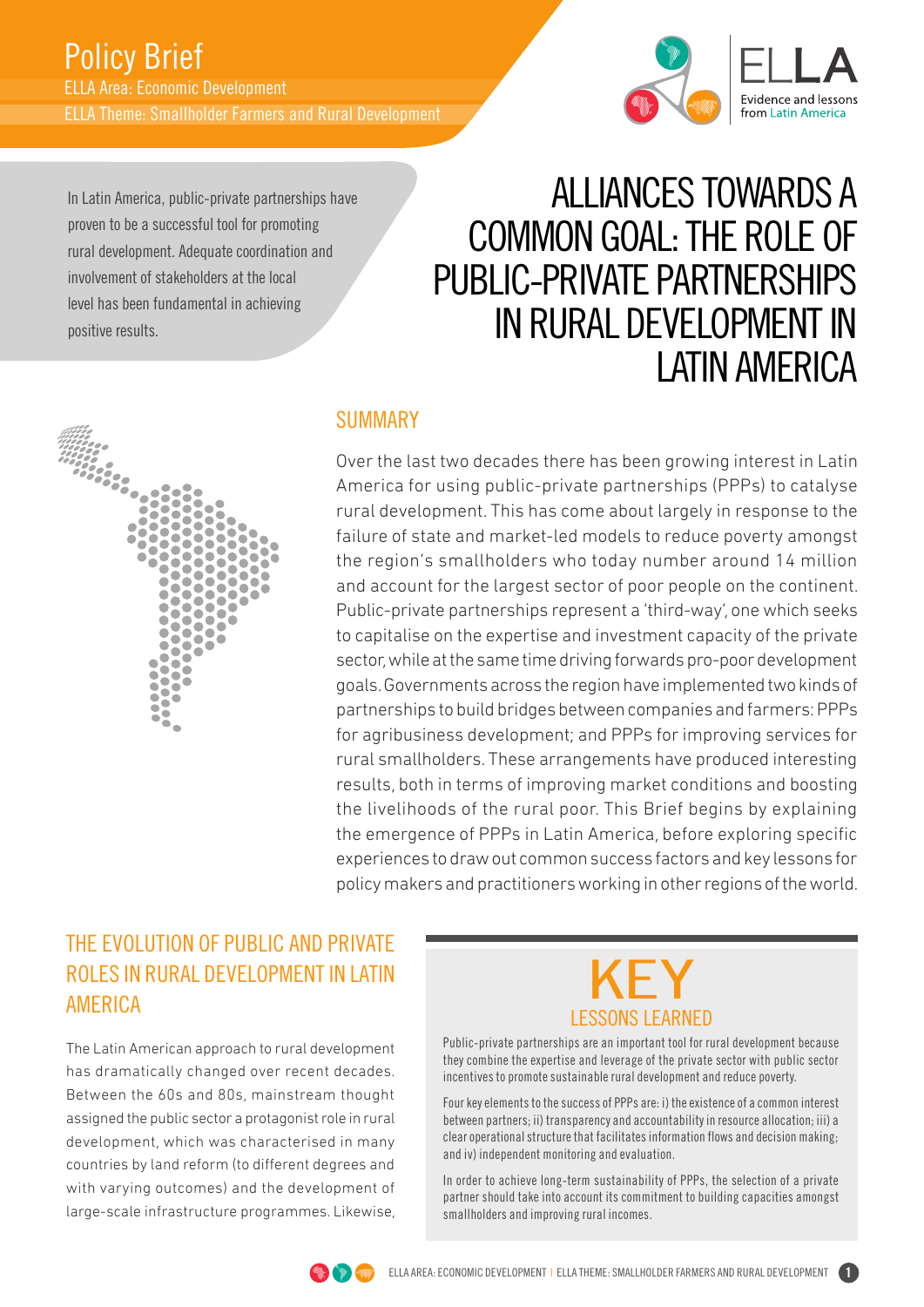new institutions were created to intervene across different economic sectors in what was defined as the "Integrated Rural Development" approach.<sup>1</sup> In practice, farmers were subordinated to centrally planned objectives and highly exposed to economic crisis and resulting budget cuts. In fact, when the debt crisis occurred in the 1980s, most of these programmes were halted due to a lack of funding.

In the 90s, the public sector apparatus was dismantled and a new and antagonistic process began, orientated by structural adjustment and trade liberalisation programmes that were established in almost all Latin American countries. The focus of this new approach was to minimise the role of the state and assign free markets the responsibility of resource allocation and economic development.

Development interventions became highly specialised and were designed to tackle specific problems within complex national and regional contexts. In many cases, even where some positive outcomes did occur, it was obvious that the intended impacts of the interventions were lower than expected due to this parochialism. Consequently, the majority of smallholder farmers were effectively excluded from the benefits of the economic dynamism during this decade since they were simply not attractive enough to the private sector.

In response to these experiences, there is general agreement nowadays that rural development requires coordinated actions across different sectors and levels of government, and between the public and private sector, while also recognising the large heterogeneity of the rural environment.

Today, a new generation of public policy for rural development aims to capitalise on the efficiency of specialised and enclosed interventions in specific markets, this time within a territorial, multi-sectorial, multi-market and multi-actor framework known as the Rural Territorial Development approach (Box 1). In this new vision of rural development, smallholder farmers drive initiatives, are proactive, mobilise their assets and define their own objectives.2

#### Box 1: The Rural Territorial Development Approach

The Rural Territorial Development approach has emerged over the last decade in Latin America as an alternative paradigm to poverty reduction, one based on lessons learned from the failures and successes of past interventions. This approach is orientated to promote productive transformation and institutional change based on an understanding of the context-specific characteristics of a given territory. A key element within the Rural Territorial Development approach is building adequate institutional architecture at the local level, where diverse stakeholders actively participate towards common goals. Although locallevel coordination continues to pose significant challenges in many Latin American countries (due mainly to a lack of technical and managerial capacity) this decentralised approach also represents a big opportunity for success where local opportunities and problems are well understood, when national, regional and local policies are aligned towards specific objectives and where all relevant actors can be engaged to participate equally in the process.3

### THE EMERGENCE OF PUBLIC-PRIVATE PARTNERSHIPS AS AN ALTERNATIVE TO OVERCOME RURAL POVERTY

While trade liberalisation has produced some positive outcomes in terms of agricultural productivity and economic growth in the agricultural sector, these benefits have not been extended to the large majority of smallholders who are simply not attractive enough to the private sector. In most developing countries, smallholder farming still accounts for the largest numbers of poor people.4 Over the last decade, there has been wide recognition that the private sector alone will not be effective

 $^3$  For more information on the Rural Territorial Development Approach, please refer to the <u>ELLA Guide on Smallholder Farmers and Rural Development</u>. <sup>4</sup> International Fund for Agricultural Development (IFAD). 2011. <u>*[Rural Poverty Report](http://www.ifad.org/RPR2011/)*</u>. IFAD, Rome.



<sup>&</sup>lt;sup>1</sup> Lacroix, R. and AMEC, Inc. 1985. <u>[Integrated Rural Development In Latin America](http://documents.worldbank.org/curated/en/1985/01/443591/integrated-rural-development-latin-america)</u>. World Bank, Washington, DC.

<sup>&</sup>lt;sup>2</sup> For a detailed discussion of the evolution of rural policies in Latin America, see Trivellli, C. *et al*. 2010. *Caja de Herramientas para el Desarrollo Rural (Rural* Development Toolbox). Andean University Simón Bolivar, Quito and Institute of Peruvian Studies, Lima.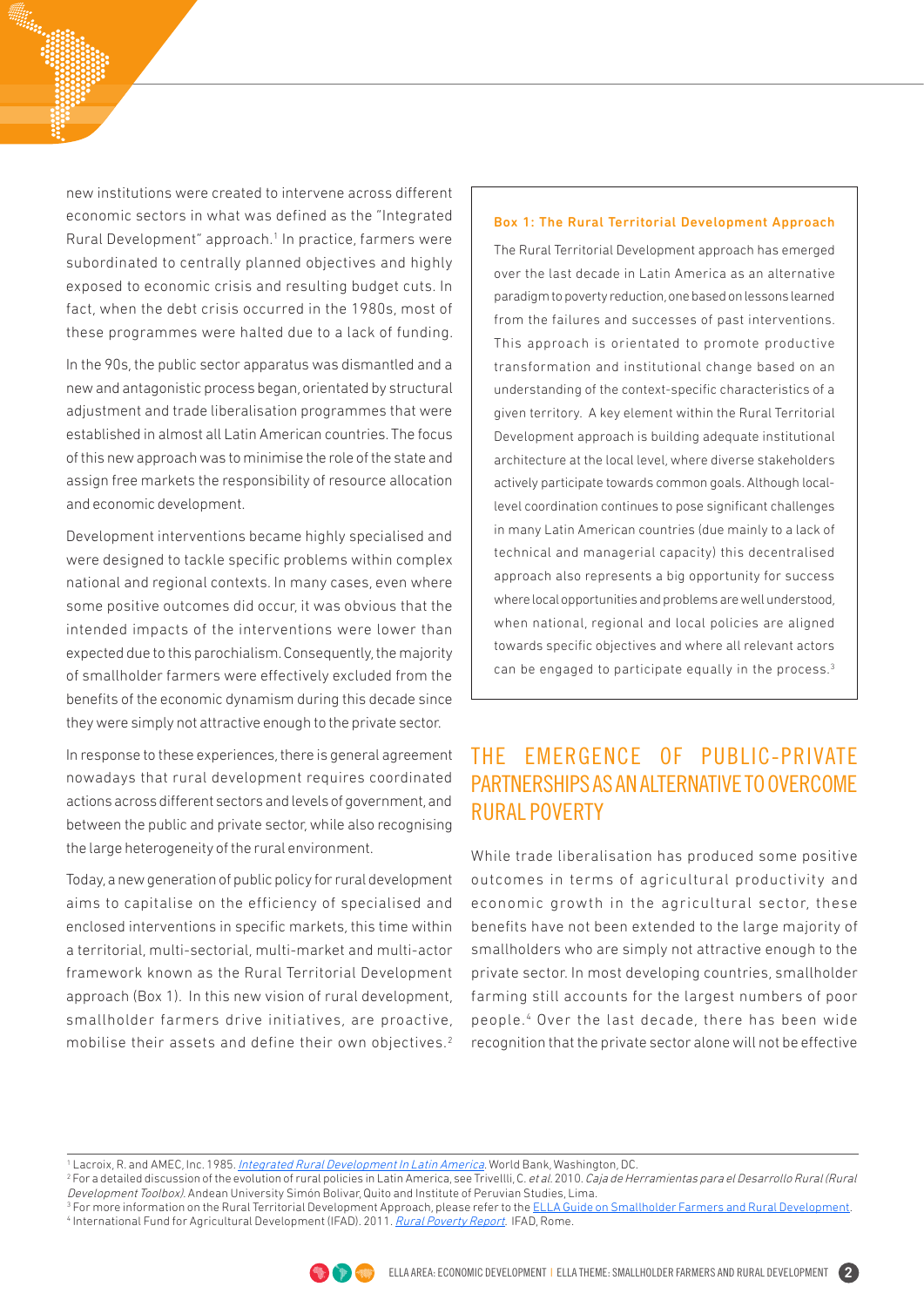in tackling this poverty, but it is also acknowledged that private sector expertise, and its ability to invest in scalingup successful initiatives, is a necessary instrument for rural development. As a result, a new interest in publicprivate partnerships (PPPs) in the rural sector has become a key component of a new generation of Latin American policies aimed at promoting more sustainable and inclusive rural development.

This recognition of the importance of the private sector as a potential ally in rural development and poverty reduction has been enhanced by the recent food price crisis (or 'boom'), which has transformed agriculture into an increasingly attractive investment; in particular with regards to land ownership and control. The food price hikes have led to a growing demand from the private sector to secure access to raw materials and supplies as part of their strategy to build long-term competitive advantages.

It is in this context that public-private partnerships have emerged as an alternative to overcome rural poverty. Such partnerships are formalised through formal contracts, on the assumption that under specific conditions (incentives, trust, coordination, responsibility, etc.) it will be possible to channel private investments to contribute to pro-poor development. While the private sector benefits from the supply side (including access to higher quality and more timely products) under this kind of arrangement, farmers benefit from better linkages to more markets and access to innovation, technology and better services. For this scenario to prosper, viable models are required to bring together the interests of all stakeholders in ways that are equitable and transparent.

While in general the public sector acknowledges the importance of partnering with the private sector, frequently the private sector mistrusts public sector intentions. More fundamentally, two key factors often inhibit greater participation by the private sector in least developed regions where poor smallholders are concentrated, namely high risk and low profitability. Less developed areas are characterised by a lack of adequate infrastructure (roads, irrigation, electricity, etc.) and low productivity levels (associated with poverty), which magnifies the typical levels of risk associated with agricultural activities and undermines profitability.

Faced with these challenges, Latin American governments have reacted by increasing investments in rural infrastructure on the back of regional economic growth and positive fiscal accounts experienced over the last decade. While private sector investments are still far from what is "needed", these large public investments in rural roads, electrification, and telecommunications (among other things) have successfully reduced the productivity/risk ratio<sup>6</sup> by bringing down transaction costs, making investment in rural areas more attractive, and ultimately paving the way for increasing private sector buy-in into PPPs.

In general, two types of arrangements have emerged in the region: PPPs for agribusiness development; and PPPs for improving services for rural farmers.

#### 1. PPPs for Agribusiness Development

These types of partnerships are typically initiated by the public sector as part of a set of policies designed to promote rural development and reduce poverty through marketorientated mechanisms, with the objective that small and organised farmers benefit from improved access to dynamic markets. In the majority of cases, government programmes run a competitive scheme to subsidise business plans put together by an "operator". The operator can be a private firm, an NGO, a local municipality or any institution that meets the requirements set by the public sector (Box 1).

At the initial stage it is the operator who identifies the opportunity to develop a business plan based on awareness of a common interest between the private sector and smallholder farmers, and between them and public sector goals and objectives. Once the benefits and costs of the potential partnership have been identified and understood, a business plan is developed jointly between all parties involved, usually with technical support from the public sector. The business plan is then evaluated by the public sector according to a strict set of indicators that include previous experience of partnerships, technical aspects (problem diagnosis, intervention strategies, sustainability, etc.), and economic factors (such as cost/benefit analysis and funding).

<sup>&</sup>lt;sup>5</sup> For a more in-depth understanding of land-grabbing processes in Latin America, read the ELLA Brief: <u>Land Grabbing in Latin America: Opportunity or Threat?</u> <sup>6</sup> Economic Commission for Latin America. 2011. <u>'[The Economic Infrastructure Gap in Latin America and the Caribbean](http://www.cepal.org/transporte/noticias/bolfall/6/42926/FAL-293-WEB-ENG-2.pdf)'</u> In: *Facilitation of Transport and* Trade in Latin America Bulletin 293(1).

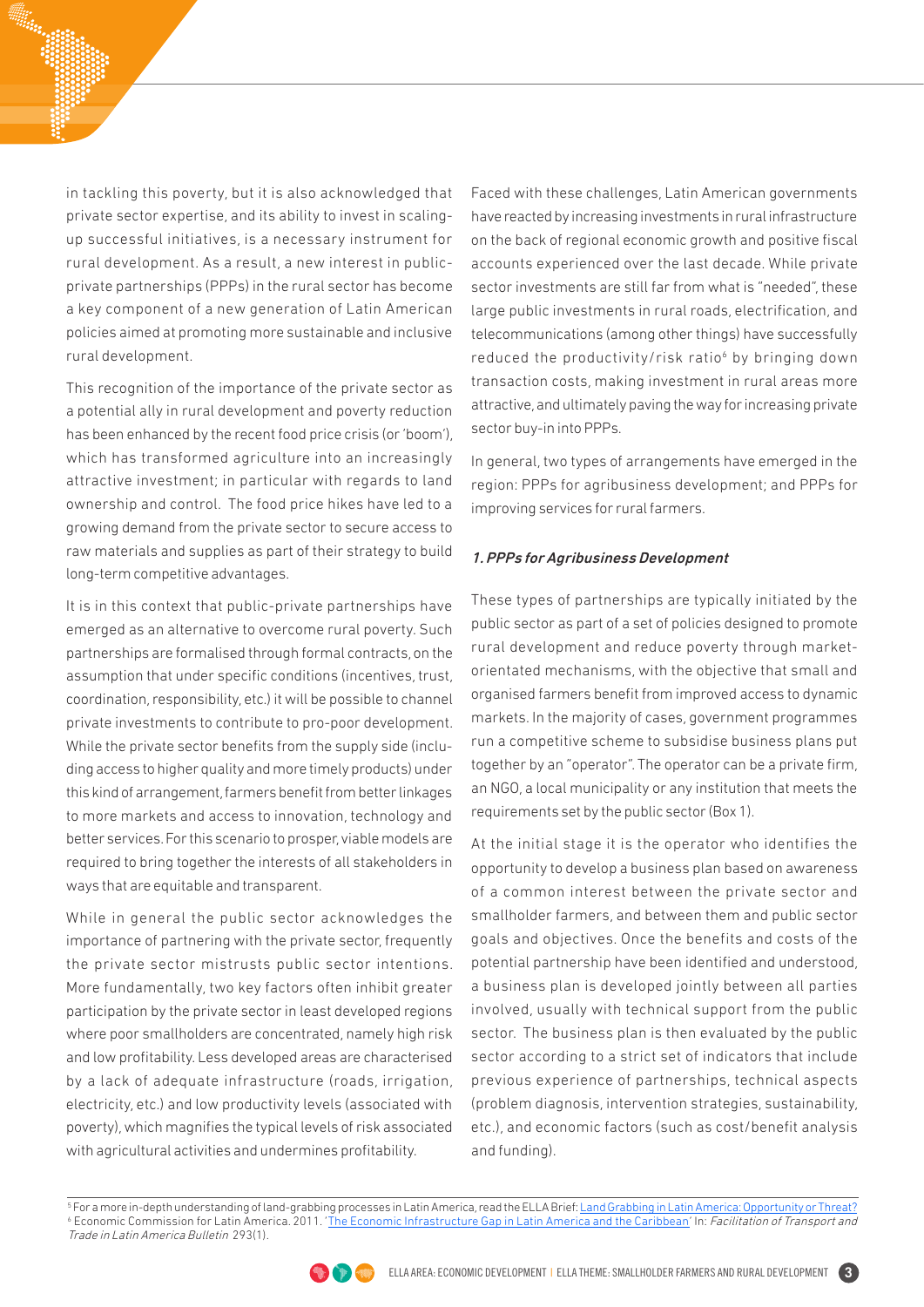#### Box 2: Programme of Support Services to Gain Access to Rural Markets (PROSAAMER), Peru

The PROSAAMER programme is an initiative from the Peruvian government and the Inter-American Development Bank, with the objective of improving access to rural markets among smallholder farmers. A key component of this programme were the "Entrepreneurial Advisory Services", designed to support the development of business plans via a competitive scheme offering partial funding. Business plans are presented to PROSAMMER by an "operator" – a private sector agent who has previously been accredited by PROSAAMER to formulate, present and implement business plans. Operators can be trading companies, input and/or services suppliers, agroexporting firms or NGOs, as well as other entities. The partnership is set up between the operator and the public sector, and is legally enforced by a contract in which all the details of the business plan are stipulated, in particular the schedules, responsibilities and fund disbursements. The operator is in charge of contacting the farmers and jointly developing the business plan with them. These plans are expected to include schemes to develop commercial agreements or alliances between organised rural farmers and buyers, as well as strategies for reducing transaction costs and facilitating access to financial and technology markets. Between 2006 and 2011, the programme funded the development of around 165 business plans between private sector agents and smallholder farmers.

Source: De Los Ríos, C. 2013. Alianzas Público-Privadas para el Desarrollo de Agronegocios [\(Public-Private Partnerships for Agribusiness Development\)](http://www.fao.org/docrep/018/aq440s/aq440s.pdf). FAO, Rome.

The PPP is formalised in a contract that clearly stipulates the financial and operational responsibilities of each of the parties, and sets out a disbursement plan according to a detailed schedule of activities. It is critical for the success of the partnership that all parties have clear expectations about their roles, as well as the risks and benefits, so that the transparency and sustainability of the partnership is optimised.

Adequate monitoring of the process to develop the business plan is required in order to ensure that the interests of smallholder farmers are not exploited and that the partnership is drawn up on equitable and inclusive terms.

The public sector typically provides the general strategy and a reasonable proportion of the total funds needed in the business plan, and monitors the evolution of the business plan. The amount of co-financing provided by the public sector varies from programme to programme. In some cases, the public sector funds technical assistance which can represent up to 20% of total project costs, while in other programmes the public sector may cover the full costs including input supply, training and technological innovation.

There is no evidence of direct funding from the government to the core-business of the private partner. Sometimes the farmers' association also provides co-financing using cash or in-kind contributions, typically labour and/or inputs. The private sector provides goods and services, as well as technical assistance to farmers in order to help them improve the quality and quantity of production.

This scenario provides an interesting alternative for the private sector since it ensures a more consistent supply of higher quality raw materials from rural farmers. Likewise, farmers benefit from having access to a more secure and sustainable market for their products.

Governments across Latin America have developed a myriad of PPPs for agribusiness development (Figure 1). International organisations have also played a key role in supporting governments across the region to integrate PPPs into rural development programmes, perhaps most notably the International Fund for Agricultural Development which finances programmes including [Paraguay Rural Project](http://www.mag.gov.py/index-dincap.php%3Fpag%3Dprogramas-dincap.html), [Value Chain and Market Access](http://www.economiafamiliar.gob.ni/index.php%3Foption%3Dcom_content%26view%3Darticle%26id%3D667%26Itemid%3D220)  [Project for Small-scale Producers in Nicaragua](http://www.economiafamiliar.gob.ni/index.php%3Foption%3Dcom_content%26view%3Darticle%26id%3D667%26Itemid%3D220) and [Sustainable Land Management in the Semi-arid Regions](http://www.ifad.org/operations/gef/pl/bra.htm)  [of Brazil.](http://www.ifad.org/operations/gef/pl/bra.htm)

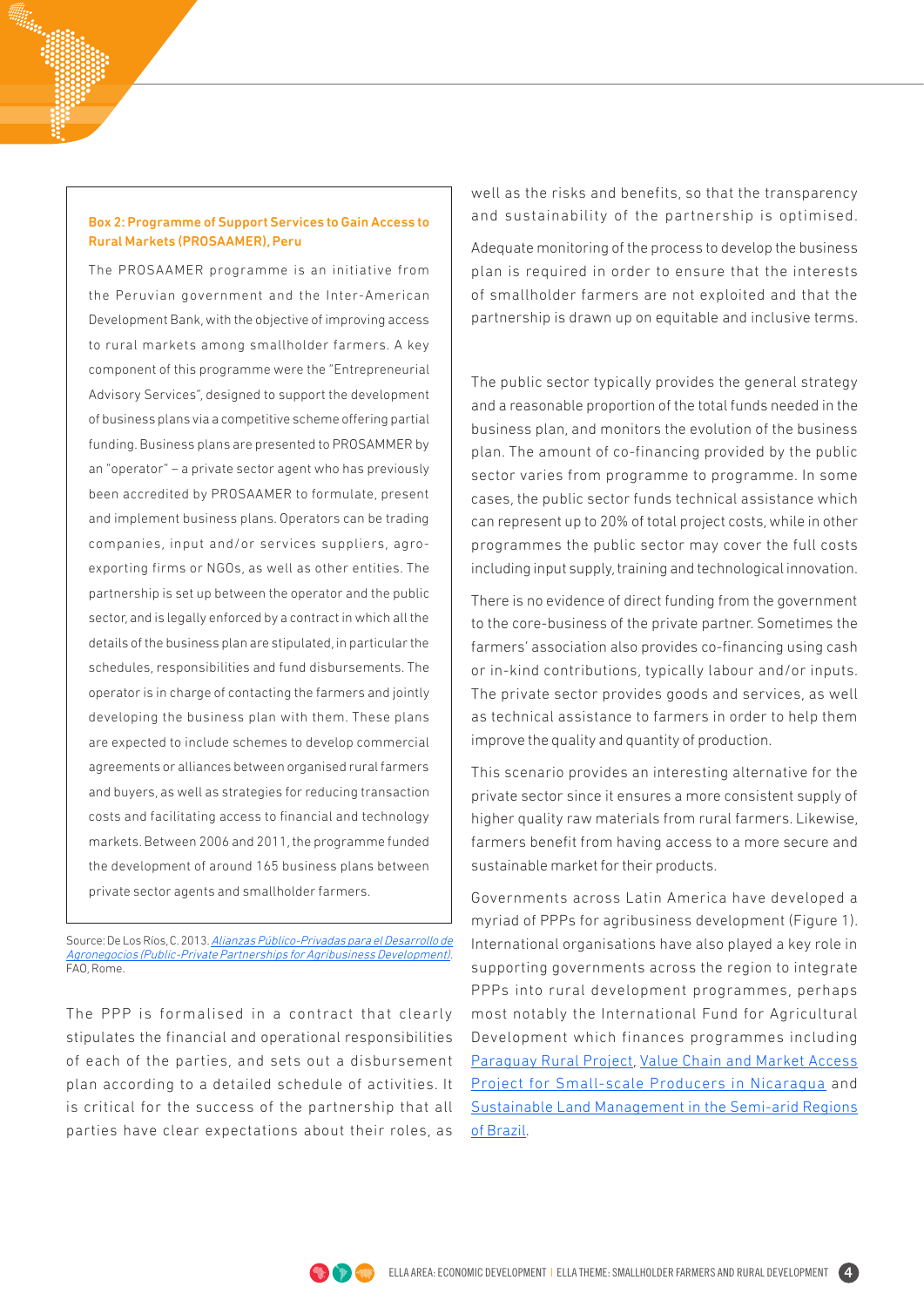#### Figure 1: Keystone PPPs for Agribusiness Development in Latin America

| <b>Country</b> | Programme                                                                                               | <b>Objectives and Key Impacts</b>                                                                                                                                                                                                                                                                                                                                                                                                                                                                                                                                                                                                                                                                                                                                                                                                                                                                                                                                                                                                                                                   |  |  |
|----------------|---------------------------------------------------------------------------------------------------------|-------------------------------------------------------------------------------------------------------------------------------------------------------------------------------------------------------------------------------------------------------------------------------------------------------------------------------------------------------------------------------------------------------------------------------------------------------------------------------------------------------------------------------------------------------------------------------------------------------------------------------------------------------------------------------------------------------------------------------------------------------------------------------------------------------------------------------------------------------------------------------------------------------------------------------------------------------------------------------------------------------------------------------------------------------------------------------------|--|--|
| Peru           | <b>AGRORURAL</b><br>(Ministry of<br>Agriculture)                                                        | AGRORURAL's mission is to design, manage and promote rural development models including PPPs<br>that contribute to poverty reduction and social inclusion amongst rural households. As well as leading<br>policy design, AGRORURAL also coordinates actions at the local level. The Sierra Sur (Southern<br>Highlands) programme (part-funded by IFAD) has demonstrated positive results in terms of using PPPs<br>for providing technical assistance and increasing access to financial services by rural smallholders. A<br>2004 impact analysis indicates that income rose by "up to 64 percent in households receiving technical<br>assistance from private service providers" and that estimated return on project investment "ranges<br>between three and five dollars for every dollar spent by the project on the communities".                                                                                                                                                                                                                                             |  |  |
| Peru           | <b>FONDOEMPLEO</b>                                                                                      | A private entity created and regulated by Peruvian law with the objective of promoting PPPs between<br>private companies, NGOs and the public sector. Its mission is to design and implement projects aimed<br>at generating sustainable employment and income through the provision of training and technical<br>assistance to enhance entrepreneurial skills amongst poor smallholders. Most of the projects funded<br>by FONDOEMPLEO have achieved good results in terms of increasing rural employment and incomes.<br>Success in this programme stems from the competitive-based funding for business plans which<br>includes strict eligibility requirements.                                                                                                                                                                                                                                                                                                                                                                                                                 |  |  |
| Guatemala      | Ministry of<br>Agriculture,<br>Livestock and<br>Food                                                    | Has established a range of agreements with private sector actors to promote sustainable growth<br>amongst small agribusinesses. Examples include the Guatemala Federation of Coffee Growers<br>Cooperatives (FEDECOCAGUA) partnership, which has been running for almost fifty years to improve<br>the marketing of organic and fair trade coffee; and a partnership with the Rural Development Bank,<br>the National Coffee Association and the Guatemala Federation of Coffee Growers Cooperatives<br>(FEDECOCAGUA) to improve production (+25%) and market access (+10%) in international markets for<br>cardamom, coffee and pepper. <sup>7</sup>                                                                                                                                                                                                                                                                                                                                                                                                                               |  |  |
| Colombia       | Sectorial<br>Competitive<br><b>Agreements</b><br>and Productive<br>Alliance<br>Support                  | PPPs have been promoted by the government since 1995 with the implementation of Sectorial<br>Competitive Agreements, <sup>8</sup> followed by the Productive Alliance Support (PAS) programme launched<br>together with the World Bank in 2002. The PAS Implementation Completion Report (ICR) published in<br>2009 concluded that the PPPs had a significant impact on family income, employment and institution<br>building, as well as unexpected effects such as PPPs being imitated by neighboring producer<br>associations.9                                                                                                                                                                                                                                                                                                                                                                                                                                                                                                                                                  |  |  |
| Nicaragua      | Value Chain<br>and Market<br><b>Access Project</b><br>for Small-scale<br><b>Producers</b><br>(PROCAVAL) | The objective of the programme is to support smallholder participation in value chains through strategic<br>alliances with private-sector buyers. The private sector invests in technical assistance related to post-<br>harvest handling and private infrastructure (storage facilities, land access). The government together<br>with the IFAD facilitates communication between farmers, cooperatives and the private sector, and<br>generates the enabling environment in order to make sure the partnerships benefit all stakeholders.<br>Key impacts include:<br>• 5,000 families signed up to PPPs<br>• More than 3,500 new jobs created with benefits to approximately 2,000 families<br>• Approximately 18,000 households have improved productivity of coffee, honey, diary, bean, rice,<br>meat and cocoa products, as well as fruit processing<br>• 2,500 families have diversified their incomes<br>• 1,100km of roads repaired, a process led by more than 8,400 families who form part of the community<br>brigades involved in road repair and maintenance schemes. |  |  |

#### 2. PPPs for Service Provision

Another type of PPP in Latin America has to do with the development of agreements to provide rural services. The most common agreement are PPPs for the construction, operation and management of agricultural infrastructure, such as irrigation programmes that provide water access

to generally large-scale agribusinesses. In Peru, for example, PPPs have been established aimed at expanding agricultural land along the desert coast. Specific examples include the Chavimochic (northern Peru) and Majes-Siguas (southern Peru) irrigation projects that have created around 80,000 new hectares of agricultural land.

<sup>9</sup> De Salvo, C. P. No date. *[Productive Alliances in Latin America and the Caribbean: A Review](http://www.fao.org/fileadmin/user_upload/AGRO_Noticias/docs/Productive%20Alliances%20in%20Latin%20America%20-%20Carmine%20Paolo%20de%20Salvo.pdf)*. FAO, Rome.



<sup>&</sup>lt;sup>7</sup> FAO. 2013. [Agribusiness Public-Private Partnerships. Country Case Studies – Latin America. Annexes](http://www.fao.org/docrep/field/009/ar859e/ar859e00.htm). FAO, Rome.

 $^{\text{8}}$  Sectorial agreements with a set of specific actions and responsibilities aimed to create, strengthen and sustain the competitiveness of a specific economic sector for the medium and long run.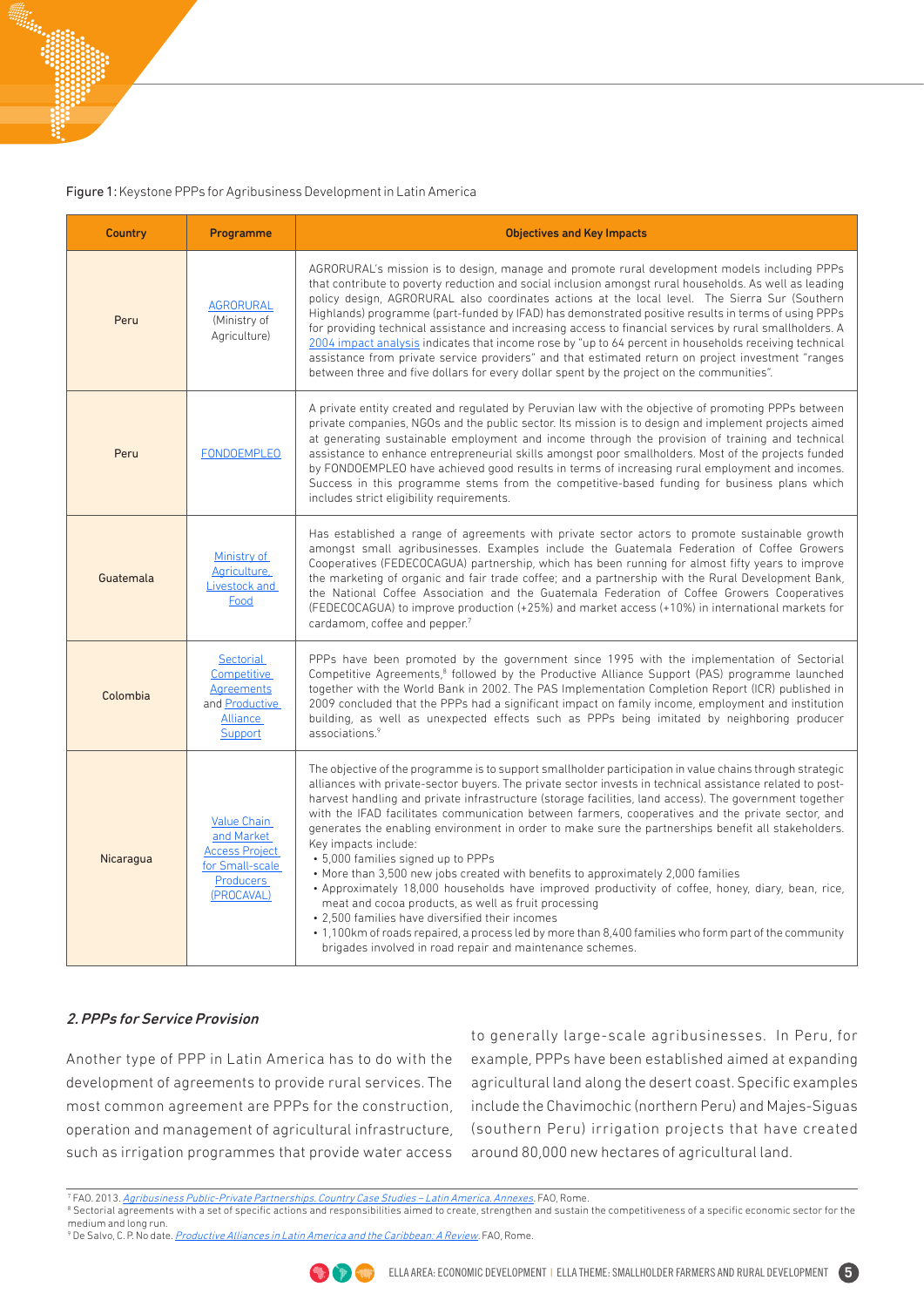Another type of PPP for service provision are those which provide financial services to smallholder farmers, including the development of credit and life insurance markets for agriculture. These PPPs are being developed on a relatively small scale between local authorities and small, organised groups of farmers. The Peruvian programme Sierra Sur, for example, has developed a strategy for improving the financial inclusion of rural women by joining up efforts of Micro Finance Institutions (MFIs) and the public sector to provide incentives to low-income rural indigenous women (the most excluded group in the socio-economic pyramid) to open an account in a formal institution. While these partnerships have large potential for scaling-up in the region, they have not yet been fully developed and there is currently no information available on impacts.

The most important initiatives in the region in terms of number of beneficiaries (mostly small-scale rural farmers) are related to agricultural insurance. In almost all cases in Latin America, governments have intervened to promote the creation and development of agricultural insurance markets through a wide array of initiatives designed to generate the conditions for private sector investment and product demand (Figure 2). Under this type of PPP, the public sector provides stability to the system through resources (most of the time premium subsidies), and relevant inputs (agricultural and meteorological information). In most cases, the private sector (insurers and reinsurers) is responsible for taking the risk, marketing the product and developing a suitable information system. While participation of the public sector stimulates competition amongst insurance companies, it is hoped

that shared responsibility between the public and private sectors for information, research and development will improve the quality and lower premiums for farmers.

Agricultural insurance is considered a key instrument for risk management, but its development is still incipient in Latin America. Sixteen out of 18 Latin American countries that offer agricultural insurance do so with some form of support from the public sector.<sup>10</sup> Although two-thirds of the region's governments consider risk management "highly important", the region only accounts for 3.5% of global agricultural insurance premiums compared to a 10% share in global agricultural and livestock GDP. Numerous Latin American governments are currently improving their existing insurance programmes; in Colombia, Ecuador and Peru, governments are allocating more funds and engaging in research to refine products and expand information systems.

PPPs for agricultural insurance generally require private insurers to comply with a strict set of design and pricing criteria in order to qualify for public sector support. In Chile, for example, the [Agricultural Insurance Committee](http://www.comsa.gob.cl/)  is in charge of approving insurance policies and premium rates under the government's subsidy scheme. In Peru, the Guarantee Fund for Agricultural Insurance and Credit (Fondo de Garantía para el Campo y del Seguro Agrario – FOGASA) sets the rules for the agricultural insurance system, runs a qualifying scheme for insurance companies to determine whether they are eligible for participating in the system, and also approves insurance policies and premium rates offered.

| <b>Country</b> |                                   | <b>Annual support</b>                      |                          |                  |                |
|----------------|-----------------------------------|--------------------------------------------|--------------------------|------------------|----------------|
|                | <b>Research &amp; development</b> | Legal & regulatory framework <sup>11</sup> | <b>Premium subsidies</b> | <b>Reinsurer</b> | (Million US\$) |
| Mexico         |                                   |                                            |                          |                  | 145            |
| <b>Brazil</b>  |                                   |                                            |                          |                  | 163            |
| Argentina      |                                   |                                            |                          |                  |                |
| Peru           |                                   |                                            |                          |                  | 13.5           |
| Chile          |                                   |                                            |                          |                  | 3.5            |
| Ecuador        |                                   |                                            |                          |                  | 2.3            |
| Colombia       |                                   |                                            |                          |                  | 5.4            |

Figure 2: Government support for agricultural insurance in Latin America

Source: World Bank 2010, see n9

<sup>10</sup> World Bank. 2010. [Agricultural Insurance in Latin America: Developing the Market](http://www.fao.org/fileadmin/user_upload/AGRO_Noticias/docs/619630ESW0WHIT0nce0in0LAC0web0FINAL.pdf). World Bank, Washington, DC.

11 While all agricultural insurance schemes in the region are subject to specific legal and regulatory frameworks, in Chile and Colombia the Superintendent of Banks and Insurance (Superintendencia de Banca y Seguros - SBS) authorises insurance policies as one-offs, given they are new products with very specific characteristics

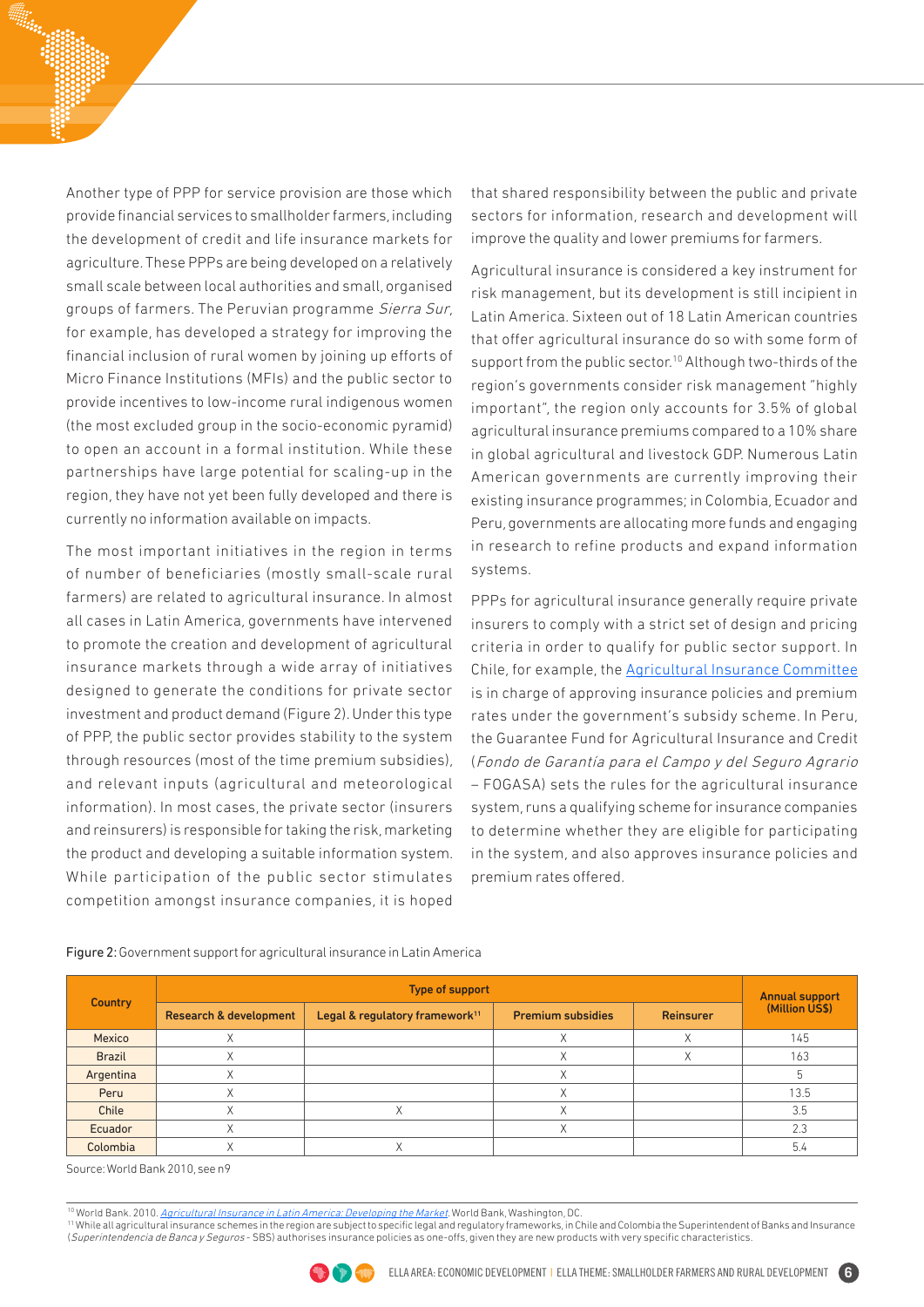A recent study developed by La Positiva (insurance company) in Peru found that around 42% of farmers who received compensation after being adversely affected by a weather event used the money to reinvest in their plot, 56% used it to buy inputs and seeds and 54% used the money to cover food shortages. While the amount of compensation is perceived as rather low, it definitively helped the farmers cope with the impacts on their production and consumption. The 2010 World Bank report [Agriculture Insurance in Latin](http://www.fao.org/fileadmin/user_upload/AGRO_Noticias/docs/619630ESW0WHIT0nce0in0LAC0web0FINAL.pdf)  [America](http://www.fao.org/fileadmin/user_upload/AGRO_Noticias/docs/619630ESW0WHIT0nce0in0LAC0web0FINAL.pdf) provides some insightful observations based on

a review of schemes in Argentina, Bolivia, Brazil, Chile, Costa Rica, Colombia, Dominican Republic, Ecuador, El Salvador, Guatemala, Honduras, Mexico, Nicaragua, Panama, Paraguay, Peru, Uruguay and Venezuela. Given that supply of agricultural insurance products in the Latin American region is relatively evolved in comparison with Africa and Asia, both in terms of diversification and number of companies offering insurance, this report provides some useful lessons on opportunities and challenges for policymakers and practitioners (Box 3).

#### Box 3: Agricultural Insurance in Latin America and the Caribbean: Selected Findings

- • Key aspects to consider when designing an adequate agricultural insurance strategy include: (a) an understanding of the economic and social relevance of the agricultural sector, (b) the deconstruction of agricultural producers into agribusiness segments, (c) the assessment of the risks affecting agricultural production, (d) the identification of the risk management strategies implemented by agricultural producers and governments, and (e) the assessment of the rural finance sector, especially issues around access.
- • The development of agricultural insurance requires a long-term PPP effort. It is not realistic to expect to reach high levels of penetration in the short term and it takes a long time to develop agricultural insurance products that are attractive to farmers.
- • Crop insurance is the most developed business subline of agricultural insurance in Latin America and the Caribbean. Yield-based schemes are the most common, while index-based insurance is one of the most promising products.
- • Proper assessment of agricultural production risks, linked to ongoing product development, is a precondition for the development of sustainable agricultural insurance programmes.
- • The bundling of agricultural insurance products with existing services or networks operating in rural areas is important to increase coverage and reduce transaction costs. Complementary support for agricultural insurance operations could include the promotion of (a) cooperatives, producer associations, rural banks, and microfinance institutions as delivery channels for agricultural insurance and (b) technical support units for agricultural insurance in start-up situations.

Source: World Bank. 2010. **[Agriculture Insurance in Latin America](http://www.fao.org/fileadmin/user_upload/AGRO_Noticias/docs/619630ESW0WHIT0nce0in0LAC0web0FINAL.pdf)**. World Bank, Washington, DC.

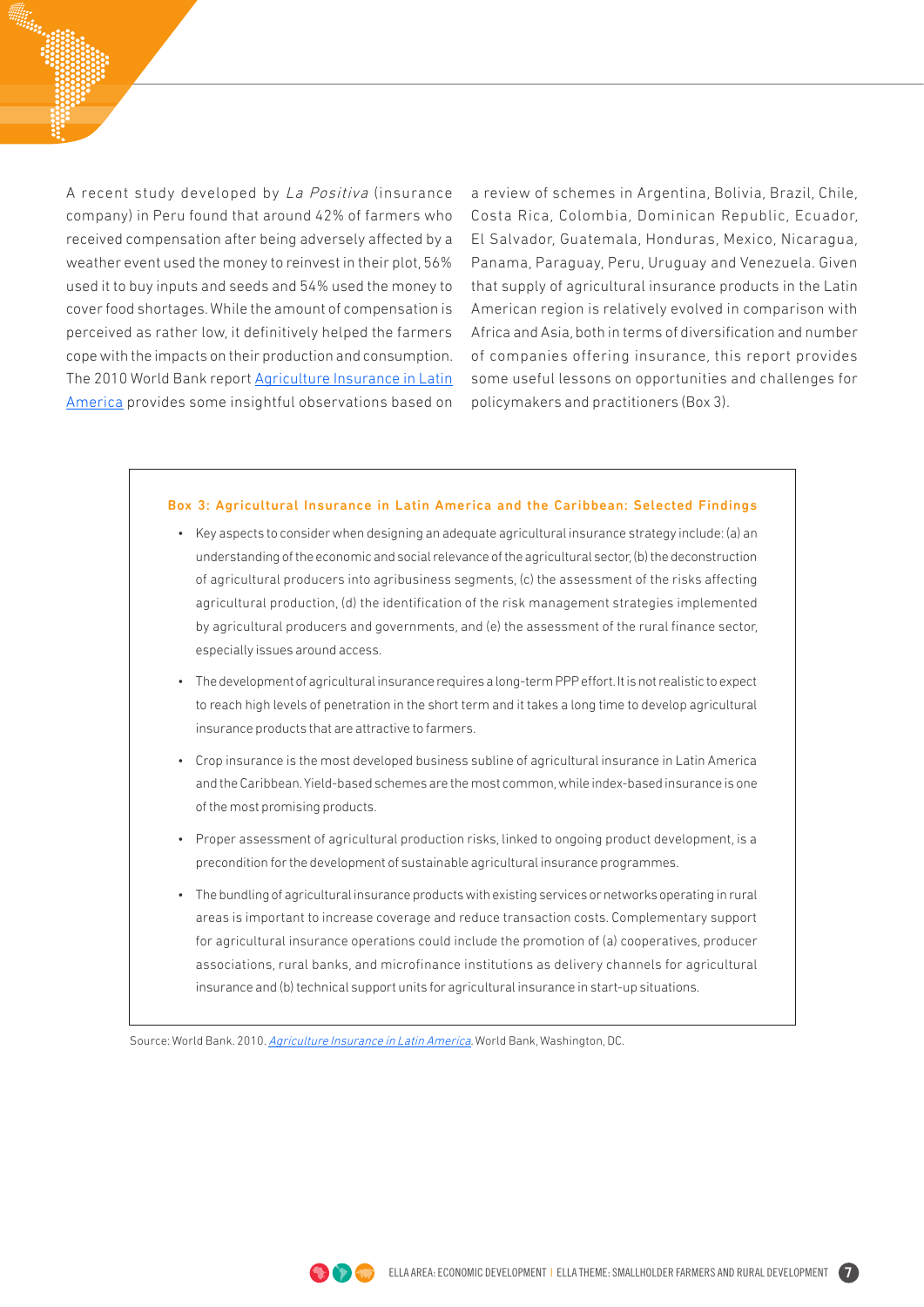#### THE DRIVERS BEHIND PPPs IN LATIN AMERICA ENABLING FACTORS

Economic liberalisation in the region has been a key element in the proliferation of free trade agreements with other countries and trading blocs. International markets demand new standards for production, and competition has increased in domestic and international markets. Furthermore, since the food price crisis (or 'boom'), agriculture has become an increasingly attractive investment, and more and more private companies have been looking to secure long-term access to raw materials and supplies. This economic process has driven the private sector's interest in rural areas. The trend constitutes a new challenge for smallholders which needs to be tackled through a new set of policies that meet the needs and interests of all actors.

On the other hand, high levels of rural poverty and evidence showing that smallholders have been excluded from the benefits of economic liberalisation have created a consensus on the importance of taking action for economic inclusion of the rural poor. In this sense, governments have developed institutions and

a set of programmes to promote smallholder farmers' economic development. It is within this scenario that the public sector identified the need and willingness of the private sector to engage in rural markets and, consequently, public-private partnerships have emerged.

The public sector has developed specific programmes to channel private sector support, aimed primarily at strengthening capacities and production of smallholder rural farmers, securing a market for their products, and ensuring the provision of high quality raw materials for the private sector. The presence of such programmes has been a key determinant for private investment in rural areas.

Finally, for private investors the provision of public infrastructure (rural roads, telecommunications, basic public services) also proved a good incentive to invest in rural areas as it reduces transaction costs and makes investments more profitable.

Public-private partnerships are an important tool for rural development because they combine the expertise and leverage of the private sector with public sector incentives to promote sustainable rural development and reduce poverty. 1

Four key elements seem to determine the success of PPPs within the Latin American context and should be considered by policy makers in other regions interested in setting up similar schemes.<sup>12</sup> 2

- a. The existence of a common interest between partners. A steering committee with representatives of all stakeholders can facilitate the formation of a PPP around shared goals and values. In Latin America, the value chain approach is providing a useful framework for bringing smallholders into negotiations with the public and private sectors to develop PPPs for agribusiness development and rural service provision.
- b. Transparency and accountability in resource allocation are essential for optimising efficiency and sustainability of PPPs. The challenge is to create mechanisms under which the public sector does not overshadow smallholders' initiatives; as well as mechanisms to ensure that public funds are not allocated for political reasons. Most PPPs implemented in Latin America use competitive funds to allocate resources, thereby maximising transparency and building trust among partners. Another key strategy has been to include civil society as members in qualification committees or to coordinate yearly activities during joint sessions, between authorities and farmers' associations (Box 4).

#### Box 4: Local Committees for Resource Allocation in Peru

Between 2000 and 2006 the Peruvian government and IFAD implemented the Corredor Puno-Cusco project in the southern Andean region. This project used an innovative competitive-based mechanism to allocate resources for local business plans, action plans, investments for local development and financial innovations. A salient feature of this mechanism is that the projects financed are managed and organised by Local Committees for Resource Allocation (or CLAR) in response to local priorities and needs.

The CLAR represents an innovative and lowcost mechanism for improving transparency and accountability of PPPs. CLAR members participate in the design of the rules for resource allocation and project selection, such as setting requirements for participation from the public sector. Members of the CLAR are selected based on their reputation, knowledge and commitment to local rural development and are elected by local people in a public session

This mechanism has been used over time by different groups, from families to schools and entire communities. While the amount of money disbursed per project is rather small, this financial injection is very useful for building local economies in particular amongst communities with low levels of monetisation. There is also a technical assistance fund that can be used by the CLAR when there is a specific demand for it.

Source: de Zutter, P. 2004. *Diez Claves de Éxito para el Desarrollo Rural (Ten Key* [Factors for Rural Development Success\)](http://preval.org/documentos/0a601.pdf). IFAD, Rome.

<sup>12</sup> Hartwich, F. et al. 2007. [Building Public-private Partnerships for Agricultural Innovation](http://www.ifpri.org/sites/default/files/publications/sp4.pdf). Food Security in Practice Technical Guide Series. International Food Policy Research Institute, Washington, DC.